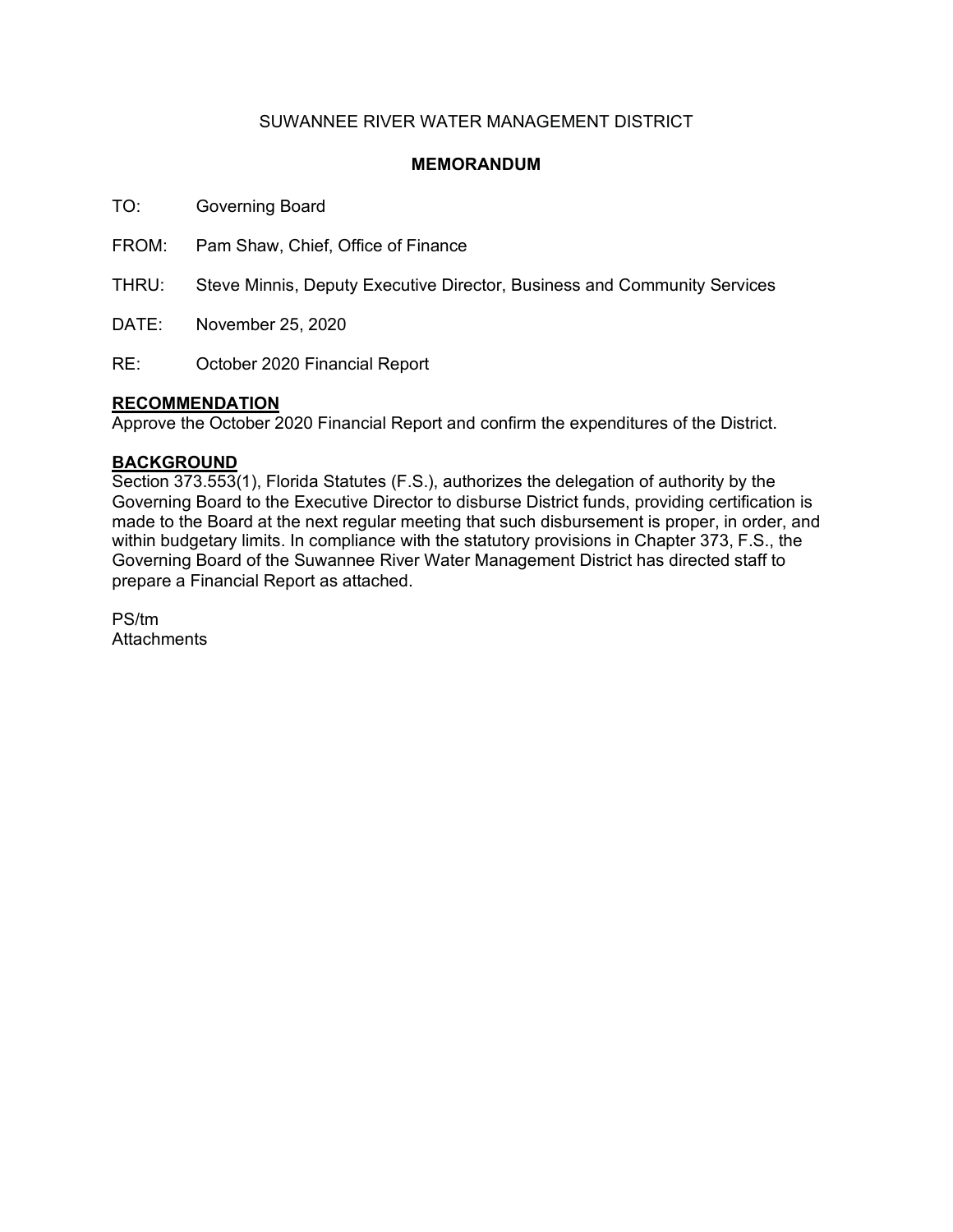| Suwannee River Water Management District |
|------------------------------------------|
| <b>Cash Report</b>                       |
| October 2020                             |

| <b>Financial Institution/Account</b>       | <b>Monthly</b><br><b>Interest</b> | <b>Interest</b><br>Rate % | <b>Closing</b><br><b>Balance</b> |
|--------------------------------------------|-----------------------------------|---------------------------|----------------------------------|
| <b>First Federal Permit Fee</b>            | \$0.00                            |                           | \$500.00                         |
| <b>First Federal Accounts Payable</b>      | \$0.00                            |                           | \$35,000.00                      |
| <b>First Federal EFT Disbursements</b>     | \$0.00                            |                           | \$0.00                           |
| <b>First Federal Depository</b>            | \$49.94                           | $0.00\%$                  | \$1,558,200.70                   |
| Special Purpose Investment Account (SPIA)* | \$75,696.37                       | 2.26%                     | \$41,893,079.03                  |
| TOTAL                                      | \$75,746.31                       |                           | \$43,486,779.73                  |

\*SPIA is part of the Florida Treasury Investment Pool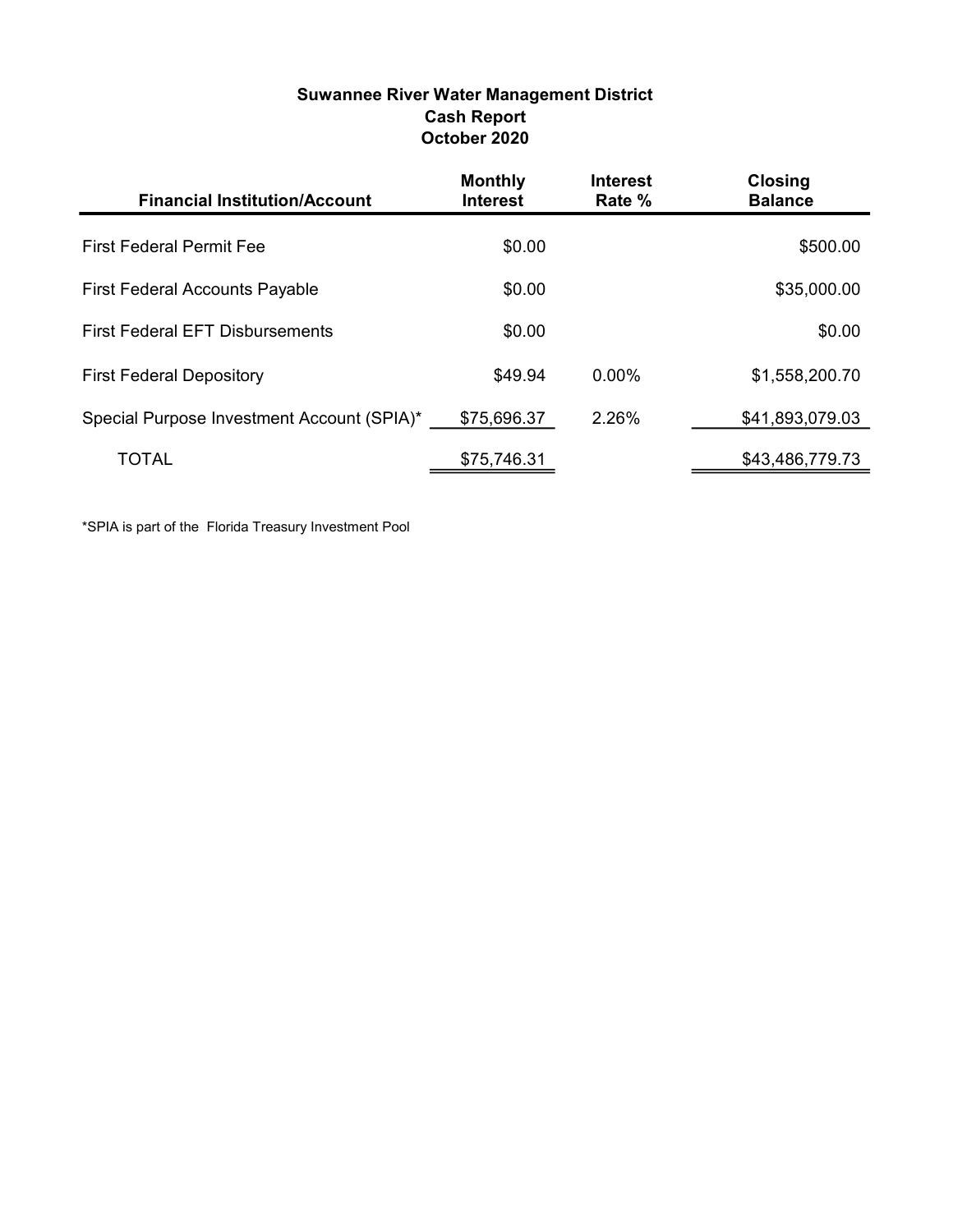#### **Suwannee River Water Management District Statement of Sources and Uses of Funds For the Month ending October 31, 2020 (Unaudited)**

|                            |        | Current<br><b>Budget</b> |      | <b>Actuals</b><br><b>Through</b><br>10/31/2020 |      | Variance<br>(Under)/Over<br><b>Budget</b> | <b>Actuals As A</b><br>% of Budget |
|----------------------------|--------|--------------------------|------|------------------------------------------------|------|-------------------------------------------|------------------------------------|
| <b>Sources</b>             |        |                          |      |                                                |      |                                           |                                    |
| Ad Valorem Property Taxes  | \$     | 6,034,682                | S    | 8.007                                          | - \$ | (6,026,675)                               | 0.1%                               |
| Intergovernmental Revenues | \$     | 39,950,983               | S    | $51,132$ \$                                    |      | (39,899,851)                              | 0.1%                               |
| Interest on Invested Funds | \$     | 130.000                  | - \$ | 75.270                                         | - \$ | (54, 730)                                 | 57.9%                              |
| License and Permit Fees    | \$     | 163,000                  | - \$ | 26,640                                         | - \$ | (136, 360)                                | 16.3%                              |
| Other                      | \$     | 1.000.000                | S    | 337                                            | -\$  | (999, 663)                                | 0.0%                               |
| Fund Balance <sup>1</sup>  | \$     | 11,789,923               | S    | 9,719                                          | -\$  | (11,780,204)                              | 0.1%                               |
| <b>Total Sources</b>       | œ<br>⊅ | 59,068,588               |      | 171,106                                        | S    | (58, 897, 482)                            | 0.3%                               |

|                                              | Current       |      |                     |                |    | Available     |           |                         |
|----------------------------------------------|---------------|------|---------------------|----------------|----|---------------|-----------|-------------------------|
|                                              | <b>Budget</b> |      | <b>Expenditures</b> | Encumbrances 1 |    | <b>Budget</b> | %Expended | %Obligated <sup>3</sup> |
| <b>Uses</b>                                  |               |      |                     |                |    |               |           |                         |
| Water Resources Planning and Monitoring      | 11.309.318 \$ |      | 188.303             | 2.852.734      |    | 8.268.281     | 2%        | 27%                     |
| Acquisition, Restoration and Public Works    | 37,812,028 \$ |      | 141,257             | 22,477,476     | -S | 15,193,295    | 0%        | 60%                     |
| Operation and Maintenance of Lands and Works | 6.127.699     | - \$ | 181.972 \$          | 541.210 \$     |    | 5,404,518     | 3%        | 12%                     |
| Regulation                                   | 1.894.389     | - \$ | 104.050 \$          | 50,638         |    | 1,739,701     | 5%        | 8%                      |
| Outreach                                     | 243.657       | - \$ | $9.416$ \$          | $\sim$         |    | 234.241       | 4%        | 4%                      |
| Management and Administration                | 1,681,497     | - \$ | 102,354             | 56.449         |    | 1,522,693     | 6%        | 9%                      |
| <b>Total Uses</b>                            | 59,068,588    |      | 727,353             | 25,978,507     |    | 32,362,728    | 1%        | 45%                     |

<sup>1</sup> Actual Fund Balance used is recorded at the end of the fiscal year. This amount represents Fund Balance used for the Agricultural and RIVER Cost-Share,

Regional Water Resource Development, and Project Effectiveness Metrics Programs.

 $2$  Encumbrances represent unexpended balances of open purchase orders and contracts.

 $^3$  Represents the sum of expenditures and encumbrances as a percentage of the available budget.

This financial statement is prepared as of October 31, 2020 and covers the interim period since the most recent audited financial statements.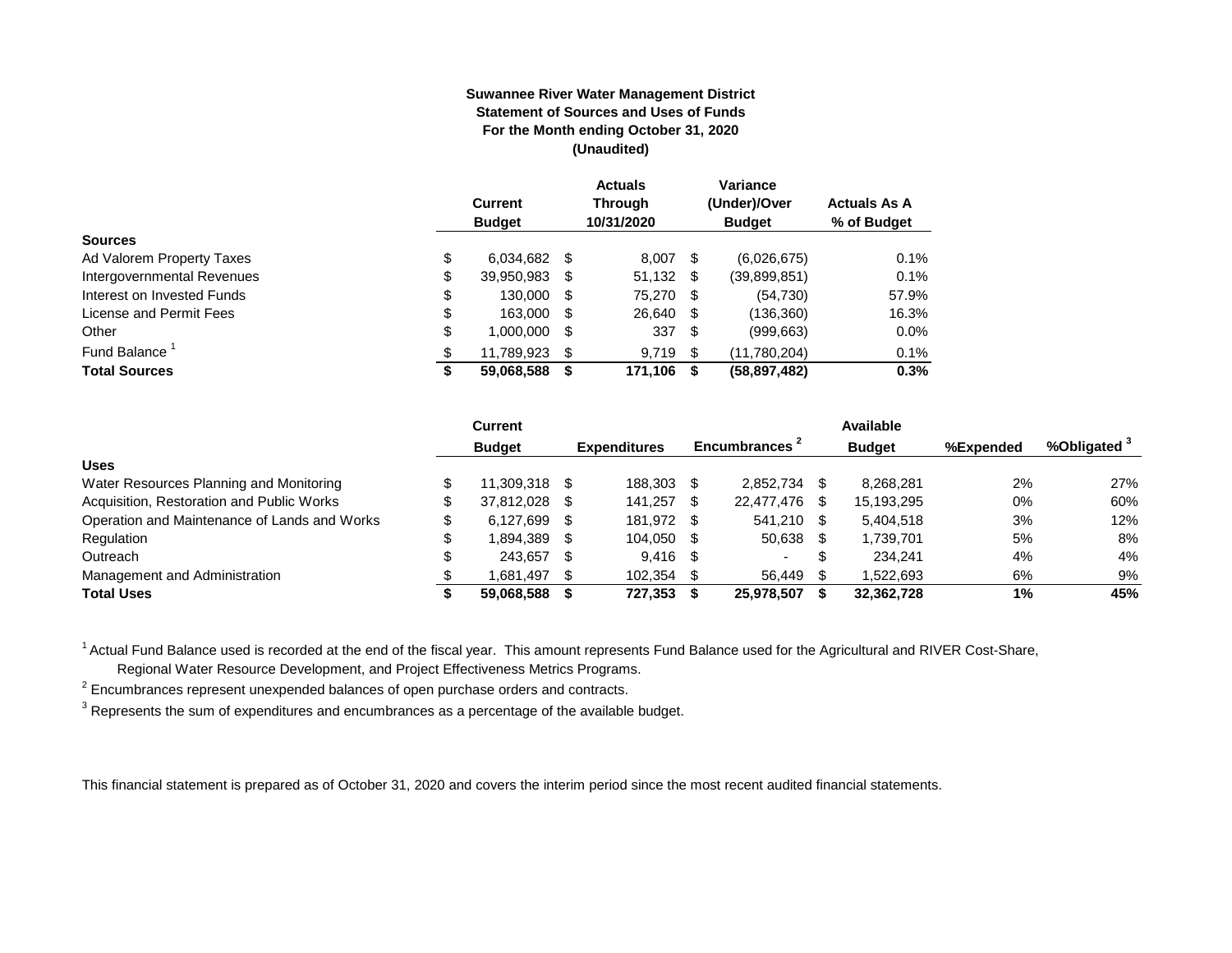# **STATEMENT OF ACTIVITY - REVENUE AND EXPENSE ROLLUP (UNAUDITED) SUWANNEE RIVER WATER MANAGEMENT DISTRICT**

**FOR 10/31/2020**

|                                                                      | $Y-T-D$<br><b>ACTUAL</b> | <b>ENCUMBRANCE</b> | <b>ANNUAL</b><br><b>BUDGET</b> |
|----------------------------------------------------------------------|--------------------------|--------------------|--------------------------------|
| <b>Report Recap -</b>                                                |                          |                    |                                |
| <b>REVENUES</b><br><b>DISTRICT REVENUES</b>                          | 110,255                  | 0                  | 7,327,682                      |
| <b>LOCAL REVENUES</b>                                                | 0                        | 0                  | 86,480                         |
| <b>STATE REVENUES</b>                                                | 51,132                   | 0                  | 36,208,503                     |
| <b>FEDERAL REVENUES</b>                                              | 0                        | 0                  | 3,656,000                      |
| FUND BALANCE UTILIZATION                                             | 9,719                    | 0                  | 11,789,923                     |
| <b>TOTAL REVENUES</b>                                                | 171,106                  | 0                  | 59,068,588                     |
| <b>EXPENDITURES</b>                                                  |                          |                    |                                |
| SALARIES AND BENEFITS                                                | 494,212                  | 0                  | 6,709,559                      |
| CONTRACTUAL SERVICES<br>OPERATING EXPENDITURES                       | 67,719<br>141,467        | 8,909,003          | 22,052,900<br>1,810,700        |
| OPERATING CAPITAL OUTLAY                                             | 0                        | 90,946<br>15,265   | 410,044                        |
| FIXED CAPITAL OUTLAY                                                 | 0                        | 27,790             | 5,077,000                      |
| <b>INTERAGENCY EXPENDITURES</b>                                      | 23,955                   | 16,935,503         | 23,008,385                     |
| <b>TOTAL EXPENDITURES</b>                                            | 727,353                  | 25,978,507         | 59,068,588                     |
| <b>EXCESS REVENUES OVER (UNDER) EXPENDITURES</b>                     | (556, 247)               | (25, 978, 507)     | $\pmb{0}$                      |
| <b>General Fund -</b><br><b>REVENUES</b><br><b>DISTRICT REVENUES</b> | 86,320                   | 0                  | 4,938,432                      |
| <b>LOCAL REVENUES</b>                                                | 0                        | 0                  | 86,480                         |
| <b>STATE REVENUES</b>                                                | 8,864                    | 0                  | 2,740,000                      |
| <b>FEDERAL REVENUES</b>                                              | 0                        | 0                  | 0                              |
| <b>FUND BALANCE UTILIZATION</b><br><b>TOTAL REVENUES</b>             | 0                        | 0<br>0             | 1,866,522                      |
| <b>EXPENDITURES</b>                                                  | 95,184                   |                    | 9,631,434                      |
| <b>SALARIES AND BENEFITS</b>                                         | 387,120                  | 0                  | 5,181,595                      |
| <b>CONTRACTUAL SERVICES</b>                                          | 7,199                    | 652,256            | 2,074,290                      |
| OPERATING EXPENDITURES                                               | 28,599                   | 66,749             | 1,016,233                      |
| OPERATING CAPITAL OUTLAY                                             | 0                        | 13,415             | 253,336                        |
| FIXED CAPITAL OUTLAY                                                 | 0                        | 0                  | 0                              |
| <b>INTERAGENCY EXPENDITURES</b><br><b>TOTAL EXPENDITURES</b>         | 23,955                   | 127,670            | 1,105,980                      |
| <b>EXCESS REVENUES OVER (UNDER) EXPENDITURES</b>                     | 446,873                  | 860,090            | 9,631,434                      |
|                                                                      | (351, 689)               | (860,090)          | $\mathbf 0$                    |
| <b>Land Management Operations -</b><br><b>REVENUES</b>               |                          |                    |                                |
| <b>DISTRICT REVENUES</b>                                             | 250                      | 0                  | 2,314,250                      |
| <b>LOCAL REVENUES</b><br><b>STATE REVENUES</b>                       | 0<br>0                   | 0<br>0             | 0<br>2,290,119                 |
| <b>FEDERAL REVENUES</b>                                              | 0                        | 0                  | 40,000                         |
| FUND BALANCE UTILIZATION                                             | 0                        | 0                  | 2,020,330                      |
| <b>TOTAL REVENUES</b>                                                | 250                      | 0                  | 6,664,699                      |
| <b>EXPENDITURES</b>                                                  |                          |                    |                                |
| SALARIES AND BENEFITS                                                | 65,963                   | 0                  | 786,979                        |
| CONTRACTUAL SERVICES<br>OPERATING EXPENDITURES                       | 4,280<br>111,728         | 477,588<br>18,758  | 3,328,610<br>722,467           |
| OPERATING CAPITAL OUTLAY                                             | 0                        | 1,850              | 156,708                        |
| FIXED CAPITAL OUTLAY                                                 | 0                        | 27,790             | 977,000                        |
| <b>INTERAGENCY EXPENDITURES</b>                                      | 0                        | 15,224             | 692,935                        |
| <b>TOTAL EXPENDITURES</b>                                            | 181,971                  | 541,210            | 6,664,699                      |
| <b>EXCESS REVENUES OVER (UNDER) EXPENDITURES</b>                     | (181, 721)               | (541, 210)         | 0                              |